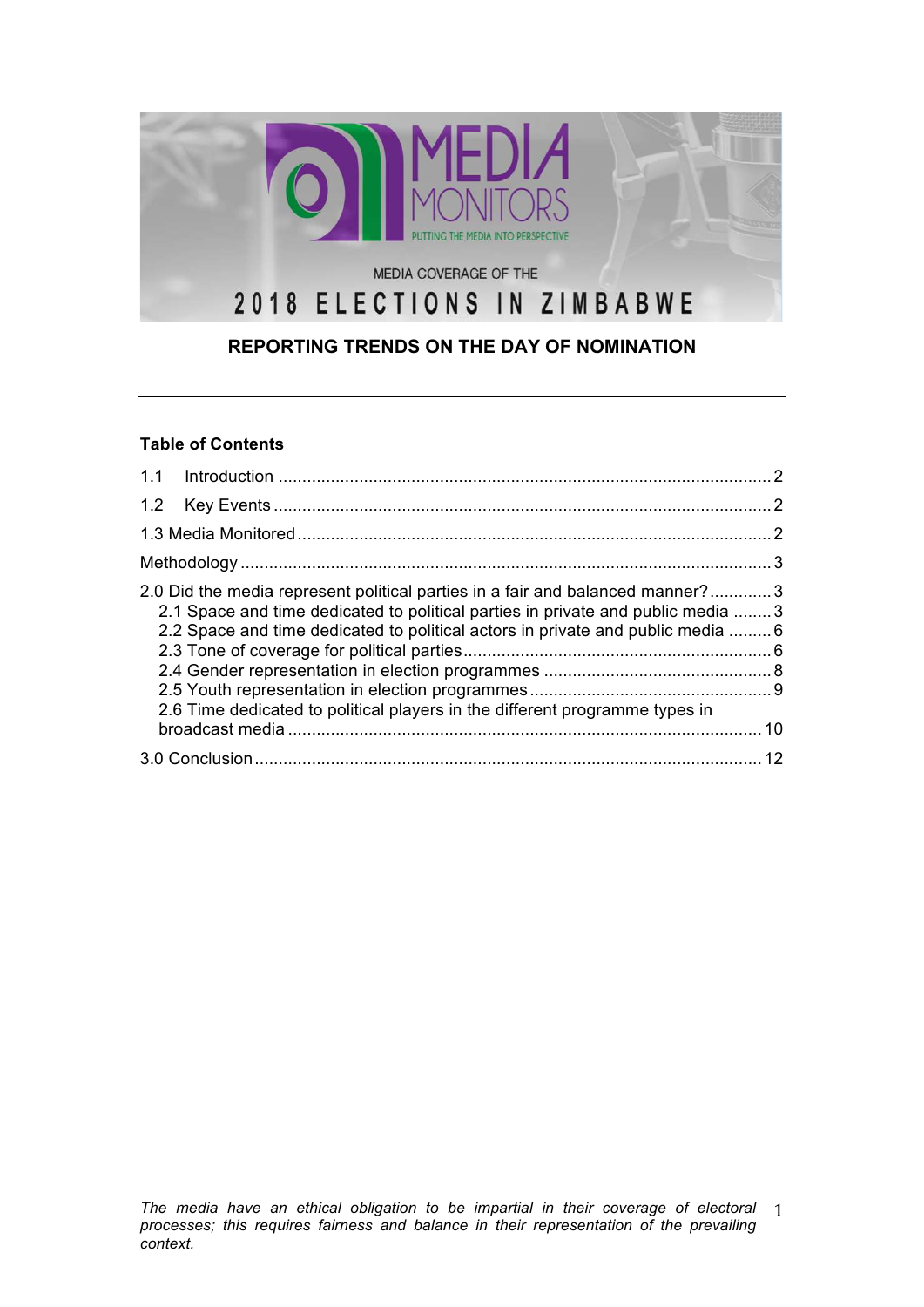## **1.1 Introduction**

This media monitoring report on the 2018 elections highlights trends in the Zimbabwean media's performance in their coverage of the elections. The study assessed the level to which the media is fair and balanced in representing political players.

The report covers issues reported by the media a day after the sitting of the nomination courts – 15 June 2018.

### **1.2 Key Events**

On this day,

- § Nomination of candidates for the harmonised elections occurred on the  $14<sup>th</sup>$  of May.
	- 23 candidates vying for presidency
	- 20 men and 3 women.
- While ZEC appears to be satisfied with the nomination process, the opposition and election monitoring CSOs have castigated the commission for failing to avail the voters' roll in time for the sitting of the nomination court. The NCA has taken the electoral commission to court for not availing the voters' roll to them.
- § Disgruntled party members from ZANU PF and MDC Alliance have reportedly registered to contest as Independent candidates.
- ERC has published quidelines on best practices of printing ballot papers, transmission of results and the need for consistent and open consultation of stakeholders.
- § Veritas also published stipulations in the Electoral Act on penalties for those convicted for election related offenses.

| <b>News Platform</b>    | <b>Print</b>                                                  | Broadcast (6-10pm)                         |
|-------------------------|---------------------------------------------------------------|--------------------------------------------|
| <b>Public media</b>     | The Herald<br>$\bullet$<br>Chronicle<br>$\bullet$             | 7TV<br><b>SFM</b><br>٠<br>• Radio Zimbabwe |
| <b>Commercial radio</b> |                                                               | <b>Star FM</b><br>$\bullet$<br>ZiFM<br>٠   |
| Private media           | <b>Daily News</b><br>$\bullet$<br><b>NewsDay</b><br>$\bullet$ |                                            |

### **1.3 Media Monitored**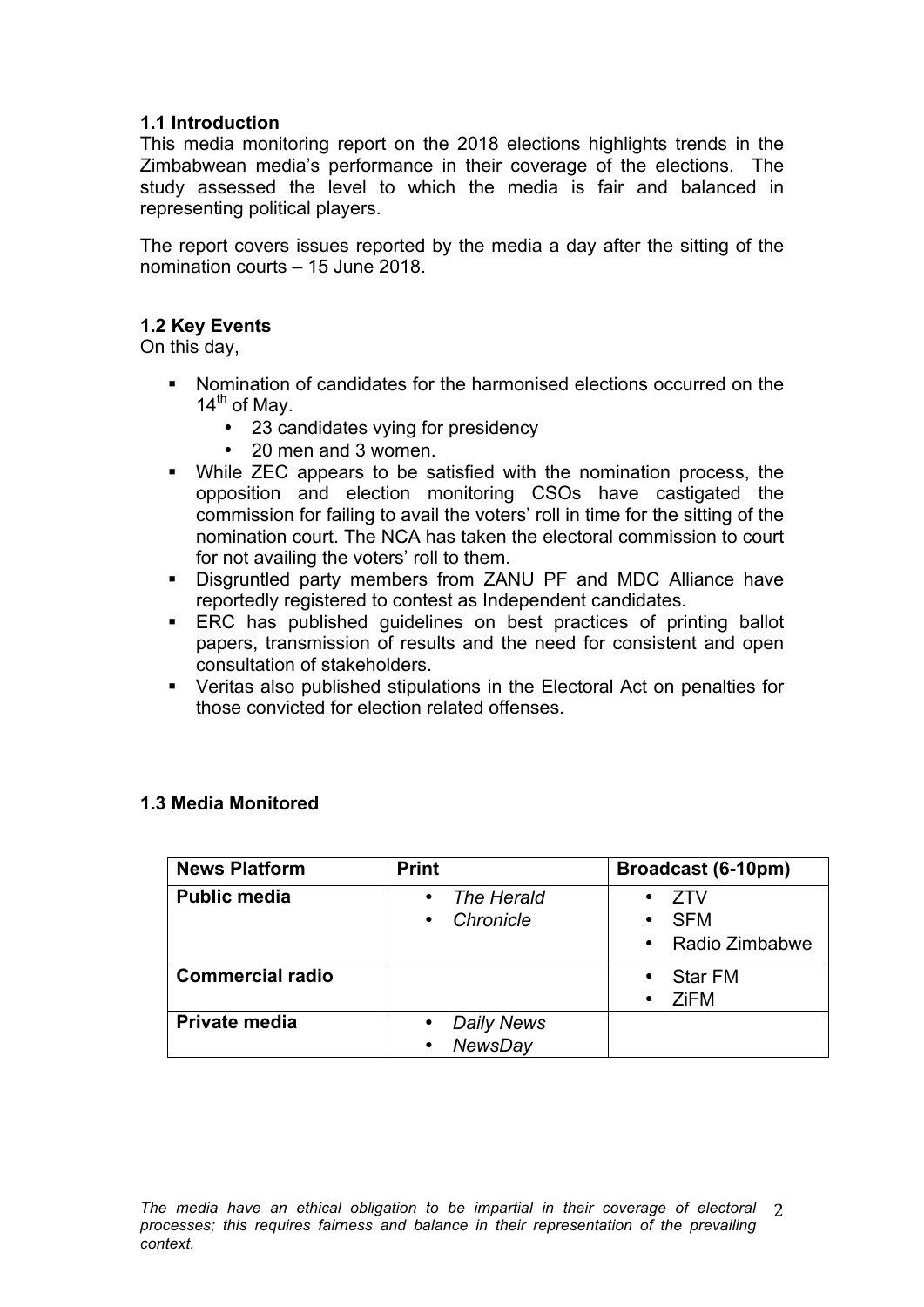### **Methodology**

Monitoring aims to quantify and qualify time dedicated to political parties by the media. The quantitative analysis measures the total amount of space  $\rm (cm^2)$  and time (seconds) devoted to politicians and political parties by the media. The analysis also evaluates representations of political actors by gender and age as well as the type of programmes in which they are featured.

For print media, the monitored sample includes articles published in the following sections: front page, local news, and political/election news. Monitoring also focuses on editorial pages and letters to the editor sections. Monitoring does not include articles published in the business section, sport pages, and entertainment sections

Television and radio channels have been monitored daily during a select time frame, from 6 to 10 pm. All programs have been analyzed during the sampled time period.

### **2.0 Did the media represent political parties in a fair and balanced manner?**

The number of political parties covered in the local media increased significantly following the sitting of the nomination court. Overall 36 political parties were covered on the day. However, a closer look at the space and time allocated to the political parties shows that the majority of the political parties that were visible in the media were merely mentioned as having submitted their nomination papers. ZANU PF accounted for 45% of the overall coverage of political parties ahead of MDC Alliance, which had 36%. The remaining 34 parties combined for 19% of the coverage. There is need for the media both print and electronic to profile the prospective candidates so that the electorate has a better appreciation of the stock of candidates at their disposal.

### **2.1 Space and time dedicated to political parties in private and public media**

In the government-controlled press, 22 political parties were covered in total. Political actors from ZANU PF received most of the coverage. They received more coverage in their capacity as party members than they were covered as central or local government officials.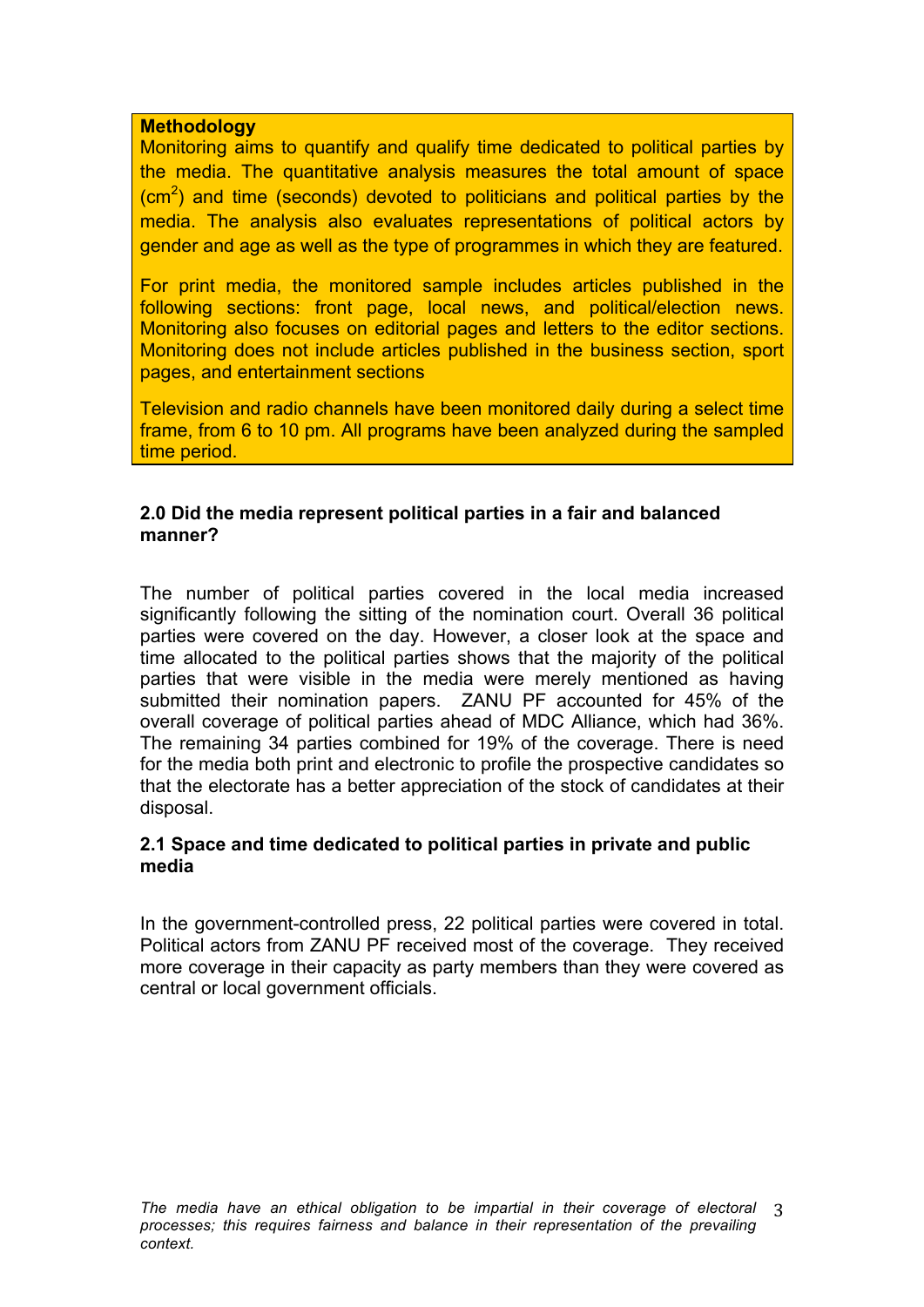*Space allocated to political actors in the government-controlled press in cm<sup>2</sup>*

| <b>Political Parties</b> | <b>National</b><br><b>Government</b> | Local<br>Govt | <b>Member of</b><br><b>Parliament</b> | <b>Party</b><br><b>Member</b> | <b>Total Space</b> |
|--------------------------|--------------------------------------|---------------|---------------------------------------|-------------------------------|--------------------|
| <b>ZANU PF</b>           | 772                                  | 24            | 26                                    | 1123                          | 1945               |
| <b>MDC Alliance</b>      |                                      |               | 10                                    | 141                           | $`151$             |
| <b>FLOANP</b>            |                                      |               |                                       | 96                            | 96                 |
| Independent              |                                      |               |                                       | 53                            | 53                 |
| <b>NPF</b>               |                                      |               |                                       | 12                            | 12                 |
| <b>UDF</b>               |                                      |               |                                       | 11                            | 11                 |
| <b>Build Zim</b>         |                                      |               |                                       | $\overline{2}$                | 2                  |
| <b>PRC</b>               |                                      |               |                                       | $\overline{2}$                | 2                  |
| <b>UDM</b>               |                                      |               |                                       | $\overline{2}$                | 2                  |
| <b>Others</b>            |                                      |               |                                       | 12                            | 12                 |

In the private press, 33 political parties were covered with ZANU PF being allocated the most time although half the time allocated was on ZANU PF member's roles in government.

S*pace allocated to political actors in the private press in cm<sup>2</sup>*

| <b>Political Parties</b> | <b>National</b><br><b>Government</b> | Local<br>Govt | <b>Member of</b><br><b>Parliament</b> | Party<br><b>Member</b> | <b>Total Space</b> |
|--------------------------|--------------------------------------|---------------|---------------------------------------|------------------------|--------------------|
| <b>ZANU PF</b>           | 424                                  |               |                                       | 484                    | 908                |
| <b>MDC ALLIANCE</b>      |                                      | 75            | 21                                    | 786                    | 872                |
| <b>NCA</b>               |                                      |               |                                       | 264                    | 264                |
| <b>INDEPENDENT</b>       |                                      |               |                                       | 242                    | 242                |
| <b>NPF</b>               |                                      |               |                                       | 180                    | 180                |
| <b>NPP</b>               |                                      |               |                                       | 73                     | 73                 |
| MDC-T (TK)               |                                      |               |                                       | 48                     | 48                 |
| <b>UDA</b>               |                                      |               |                                       | 46                     | 46                 |
| <b>ZAPU</b>              |                                      |               |                                       | 44                     | 44                 |
| <b>OTHERS</b>            |                                      |               |                                       | 86                     | 86                 |

Seventeen political parties were covered on ZBC stations. ZANU PF received relatively more coverage than the other parties.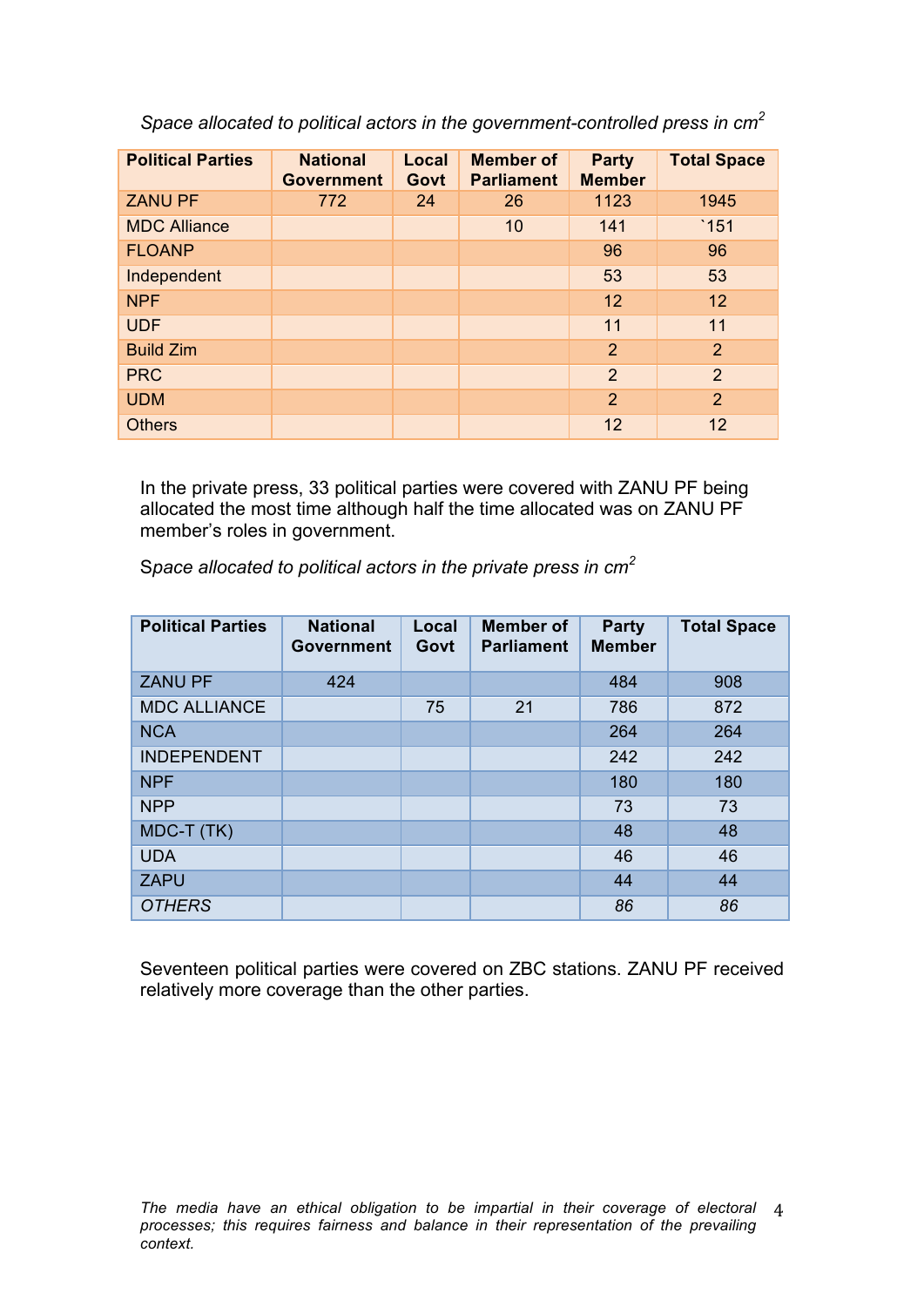*Time dedicated to political parties on ZBC (in seconds)* 

| <b>Political parties</b>      | <b>National</b><br>Government | <b>Party Member</b> | <b>Total Time</b> |
|-------------------------------|-------------------------------|---------------------|-------------------|
| <b>ZANU PF</b>                | 185                           | 177                 | 362               |
| <b>INDEPENDENT</b>            |                               | 112                 | 112               |
| <b>MDC</b><br><b>ALLIANCE</b> |                               | 44                  | 44                |
| <b>PRC</b>                    |                               | 27                  | 27                |
| <b>UDF</b>                    |                               | 20                  | 20                |
| <b>BZA</b>                    |                               | 3                   | 3                 |
| <b>RPZ</b>                    |                               | 3                   | 3                 |
| <b>UDM</b>                    |                               | 3                   | 3                 |
| CD                            |                               | $\overline{2}$      | $\overline{2}$    |
| <b>NAPDZ</b>                  |                               | $\overline{2}$      | $\overline{2}$    |
| <b>Others</b>                 |                               | 9                   | 9                 |

Commercial radio carried the same number of political parties as the ZBC stations. MDC Alliance received the most coverage on the two commercial radio stations.

*Time dedicated to political parties on commercial radio (in seconds)* 

| Commercial<br>Radio           | <b>National</b><br>Government | Party<br><b>Member</b> | <b>Total Time</b> |
|-------------------------------|-------------------------------|------------------------|-------------------|
| <b>MDC</b><br><b>ALLIANCE</b> |                               | 1746                   | 1746              |
| <b>ZANU PF</b>                | 171                           | 174                    | 345               |
| Independent                   |                               | 142                    | 142               |
| <b>NPF</b>                    |                               | 56                     | 56                |
| MDC T (TK)                    |                               | 18                     | 18                |
| <b>APA</b>                    |                               | $\overline{2}$         | $\overline{2}$    |
| <b>BCP</b>                    |                               | $\overline{2}$         | $\overline{2}$    |
| <b>BZA</b>                    |                               | $\overline{2}$         | $\overline{2}$    |
| <b>NCA</b>                    |                               | $\overline{2}$         | $\overline{2}$    |
| <b>PRC</b>                    |                               | $\overline{2}$         | $\overline{2}$    |
| <b>RPZ</b>                    |                               | $\overline{2}$         | $\overline{2}$    |
| <b>UDM</b>                    |                               | $\overline{2}$         | $\overline{2}$    |
| <b>OTHERS</b>                 |                               | 9                      | 9                 |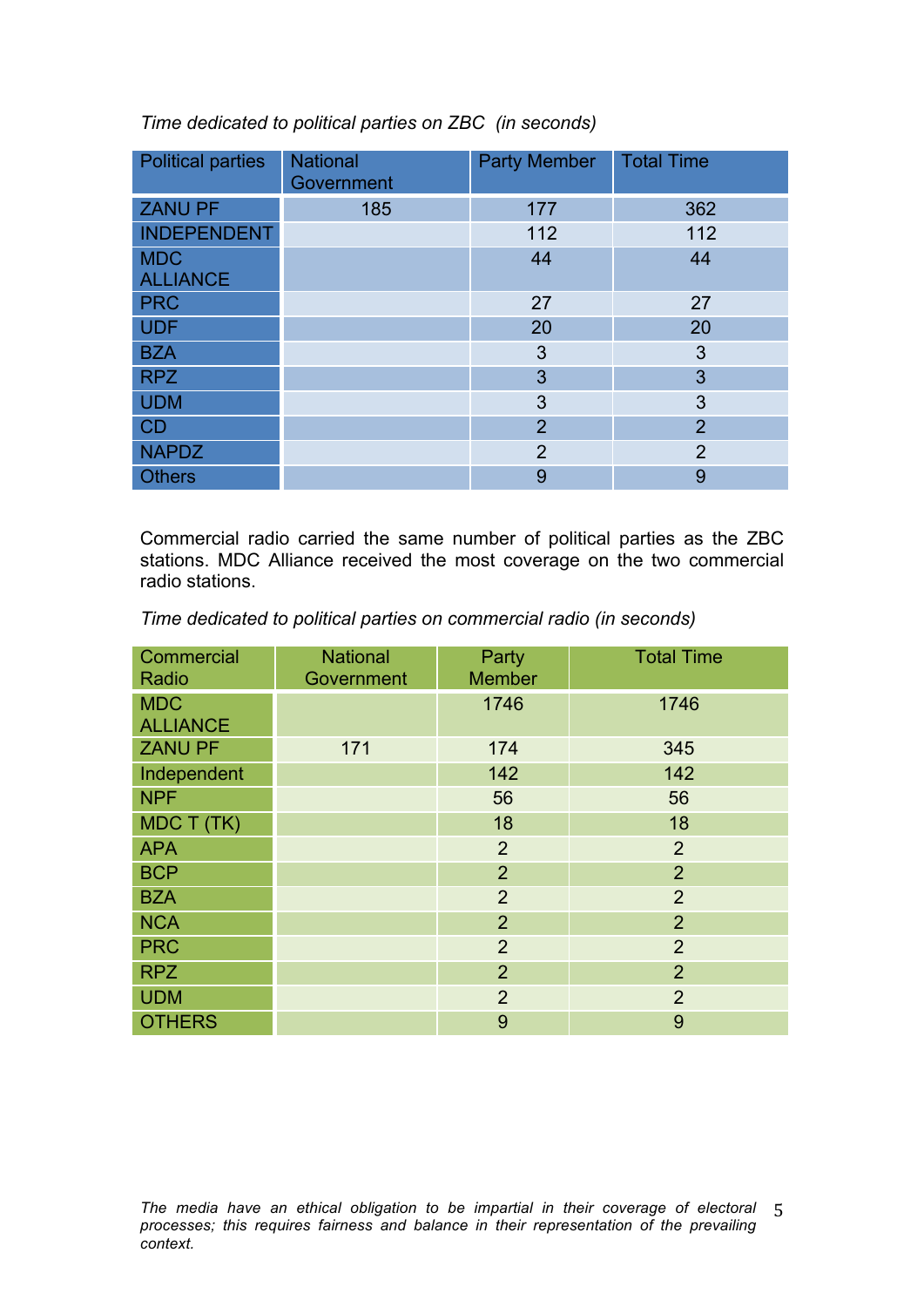### **2.2 Space and time dedicated to political actors in private and public media**

Sixty-three political actors were covered in the broadcast media monitored whilst 110 appeared in the print media. Most of the political actors recorded on this day were either listed or mentioned in relation to the nomination process.

#### *Top political actors in the press*

| <b>Actor</b>         | <b>Political Party</b> | Total Space in cm <sup>2</sup> |
|----------------------|------------------------|--------------------------------|
| Emmerson Mnangagwa   | <b>ZANUPF</b>          | 1074                           |
| Nelson Chamisa       | <b>MDC-Alliance</b>    | 308                            |
| Munyaradzi Mahacha   | <b>ZANUPF</b>          | 255                            |
| Perrance Shiri       | <b>ZANUPF</b>          | 205                            |
| <b>Tshinga Dube</b>  | <b>ZANUPF</b>          | 205                            |
| Jessie Majome        | Independent            | 131                            |
| Douglas Mwonzora     | <b>MDC-Alliance</b>    | 122                            |
| <b>Martin Dinha</b>  | <b>ZANUPF</b>          | 115                            |
| Egypt Dzinemunhenzva | <b>FLOANP</b>          | 108                            |
| Victor Matemadanda   | <b>ZANUPF</b>          | 108                            |

*Top political actors in the electronic media* 

| <b>Actor</b>             | <b>Political Party</b> | <b>Total time in seconds</b> |
|--------------------------|------------------------|------------------------------|
| Emmerson Mnangagwa       | <b>ZANUPF</b>          | 197                          |
| Jesse Majome             | Independent            | 141                          |
| <b>July Moyo</b>         | <b>ZANUPF</b>          | 95                           |
| Monica Mutsvangwa        | <b>ZANUPF</b>          | 50                           |
| <b>Webster Shamhu</b>    | <b>ZANUPF</b>          | 34                           |
| <b>Brian Muteki</b>      | Independent            | 26                           |
| <b>Florence Chaurura</b> | Independent            | 25                           |
| Nelson Chamisa           | <b>MDC-Alliance</b>    | 21                           |
| Peter Gava               | <b>UDF</b>             | 19                           |
| <b>Robert Mugabe</b>     | <b>ZANUPF</b>          | 18                           |

## **2.3 Tone of coverage for political parties**

Most of the coverage in the government-controlled press was neutral. FLOANP and MDC Alliance received negative coverage in the publicly owned press. ZANU PF received all the positive coverage recorded in the stateowned press.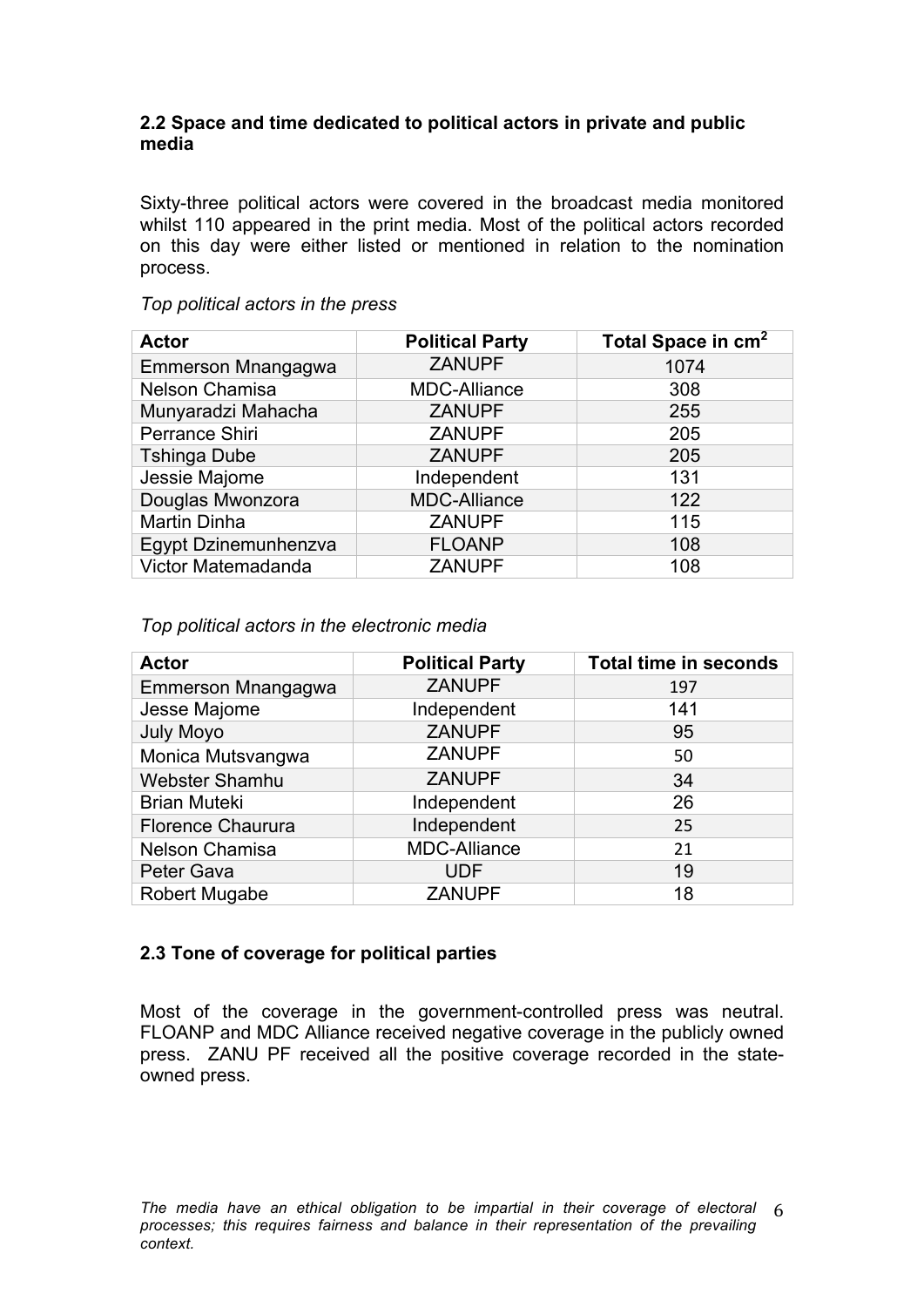*Tone of coverage in the government controlled press (in cm<sup>2</sup>)* 

| <b>PARTY</b>               | <b>NEGATIVE</b> | <b>NEUTRAL</b> |    |
|----------------------------|-----------------|----------------|----|
| <b>BUILD ZIM</b>           |                 |                |    |
| <b>FLOANP</b>              | 96              |                |    |
| <b>INDEPENDENT</b>         |                 | 55             |    |
| <b>MDC ALLIANCE</b>        | 79              | 80             |    |
| <b>NEW PATRIOTIC FRONT</b> |                 | 4              |    |
| <b>PRC</b>                 |                 |                |    |
| <b>UDM</b>                 |                 |                |    |
| <b>ZANUPF</b>              |                 | 1889           | 55 |
| <b>OTHERS</b>              |                 | 20             |    |

In the privately owned press most of the coverage was neutral, there was however more negative coverage of ZANU PF and MDC Alliance.

*Tone of coverage in the private press (in cm<sup>2</sup>)* 

| <b>PARTY</b>        | <b>NEGATIVE</b> | <b>NEUTRAL</b> | <b>POSITIVE</b> |
|---------------------|-----------------|----------------|-----------------|
| <b>INDEPENDENT</b>  |                 | 242            |                 |
| <b>MDC ALLIANCE</b> | 189             | 751            |                 |
| <b>NCA</b>          |                 | 264            |                 |
| <b>NPF</b>          | 74              | 106            |                 |
| <b>NPP</b>          |                 | 73             |                 |
| <b>UDA</b>          |                 | 46             |                 |
| <b>ZANUPF</b>       | 303             | 605            |                 |
| <b>ZAPU</b>         |                 | 44             |                 |
| <b>OTHERS</b>       |                 | 6              |                 |

All coverage on ZBC was neutral.

*ZBC tone of coverage* (in seconds)

| <b>PARTY</b>        | <b>NEGATIVE</b> | <b>NEUTRAL</b> | <b>POSITIVE</b> |
|---------------------|-----------------|----------------|-----------------|
| <b>BZA</b>          |                 | 3              |                 |
| <b>CODE</b>         |                 | $\overline{2}$ |                 |
| <b>INDEPENDENT</b>  |                 | 113            |                 |
| <b>MDC ALLIANCE</b> |                 | 40             |                 |
| <b>NAPDZ</b>        |                 | 3              |                 |
| CD                  |                 | 3              |                 |
| <b>PRC</b>          |                 | 27             |                 |
| <b>UDF</b>          |                 | 20             |                 |
| <b>UDM</b>          |                 | 3              |                 |
| <b>ZANUPF</b>       |                 | 317            |                 |
| <b>OTHERS</b>       |                 | 9              |                 |

The media have an ethical obligation to be impartial in their coverage of electoral 7 *processes; this requires fairness and balance in their representation of the prevailing context.*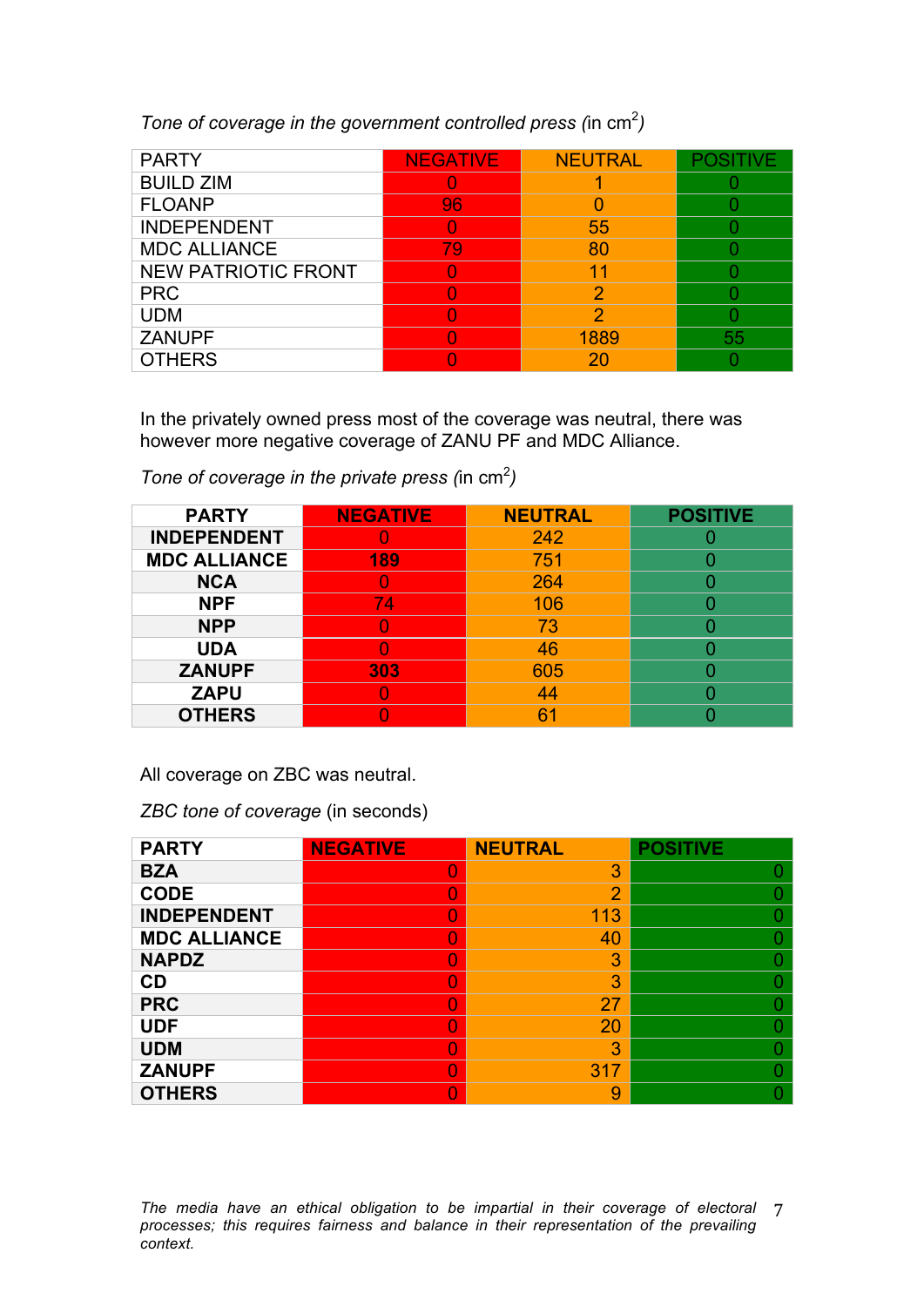Commercial radio stations gave negative coverage to opposition parties, particularly the MDC Alliance. ZANU PF received all of the positive coverage that was recorded.

| <b>PARTY</b>        | <b>NEGATIVE</b> | <b>NEUTRAL</b> | <b>POSITIVE</b> |
|---------------------|-----------------|----------------|-----------------|
| <b>APA</b>          | U               | $\overline{2}$ |                 |
| <b>BCP</b>          | 0               | $\overline{2}$ |                 |
| <b>BZA</b>          | $\cup$          | $\overline{2}$ |                 |
| <b>INDEPENDENT</b>  | 140             | $\overline{2}$ |                 |
| <b>MDC ALLIANCE</b> | 1761            | 3              |                 |
| <b>NAPDR</b>        | U               | $\overline{2}$ |                 |
| <b>NCA</b>          | O               | $\overline{2}$ | O               |
| <b>NPF</b>          | 55              | 1              |                 |
| <b>PRC</b>          | O               | $\overline{2}$ |                 |
| <b>RPZ</b>          | O               | $\overline{2}$ | 0               |
| <b>RZP</b>          | O               | 1              |                 |
| <b>UDM</b>          | O               | $\overline{2}$ | 0               |
| <b>ZANUPF</b>       | 4               | 152            | 193             |
| <b>ZIPP</b>         |                 | 2              |                 |
| <b>OTHERS</b>       |                 | 5              |                 |

*Commercial radio stations' tone of coverage (in seconds)* 

### **2.4 Gender representation in election programmes**

There was been a significant increase in the representation of women in the monitored media platforms. Overall women accounted for 23% of the coverage of political actors whilst men made up 77%. The increase in women's visibility was largely due to the announcements of some of the political actors who handed in their nomination papers. It was reported that three of the 23 candidates vying for the country's presidency are women; Joice Mujuru (PRC), Thokozani Khupe (MDC-T) and Violet Mariyacha of the United Democratic Movement.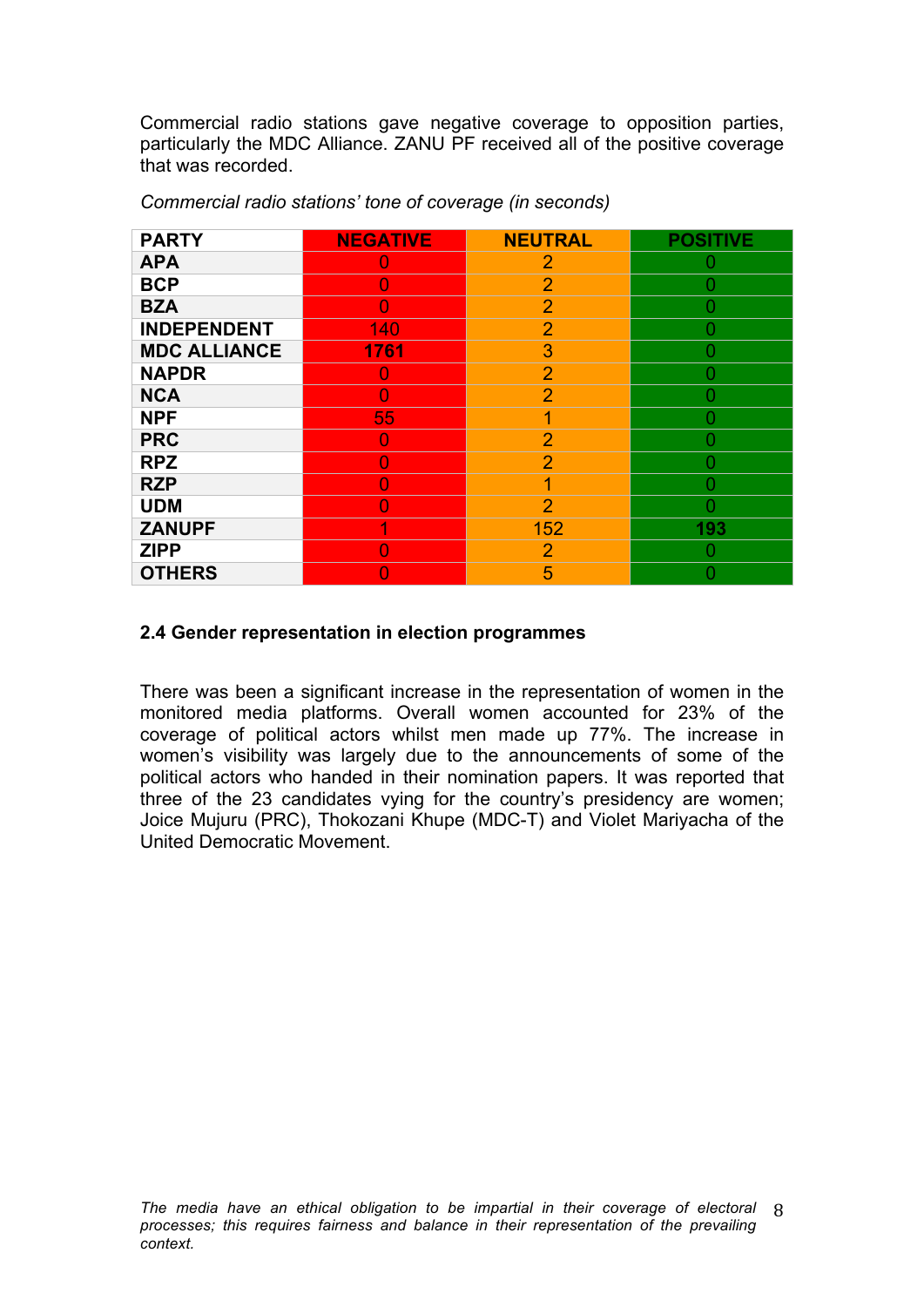

*Gender representation in both the private and public media* 

## **2.5 Youth representation in election programmes**

Youths continue to be marginalised in both the print and electronic media, their voices make up less than 1% of the political actors covered in the press and just 3% of the political actors visible in the electronic media.

*Representation of youths in the press (in cm<sup>2</sup> )* 

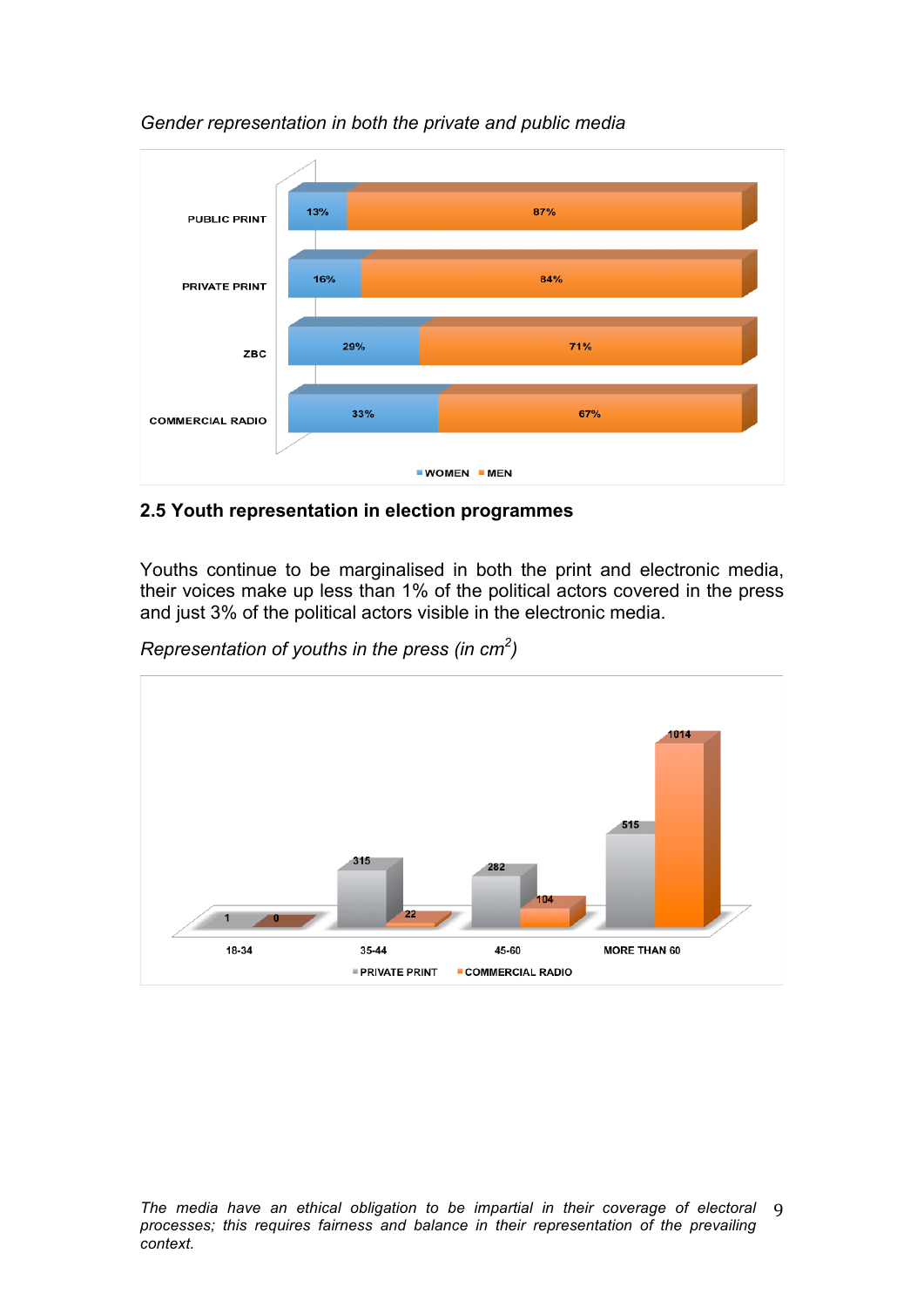

# *Representation of youths in the broadcast media (in seconds)*

*\*Statistics included were for political players whose data was available*

### **2.6 Time dedicated to political players in the different programme types in broadcast media**

On the day of monitoring political actors were more visible in current affairs programmes than in the news.



*Overall time dedicated to political players in the different programming types* 

On ZBC (Radio and TV) political actors were more visible in the news than in current affairs programmes. ZTV carried a programme ZEC on Thursday on

The media have an ethical obligation to be impartial in their coverage of electoral  $10$ *processes; this requires fairness and balance in their representation of the prevailing context.*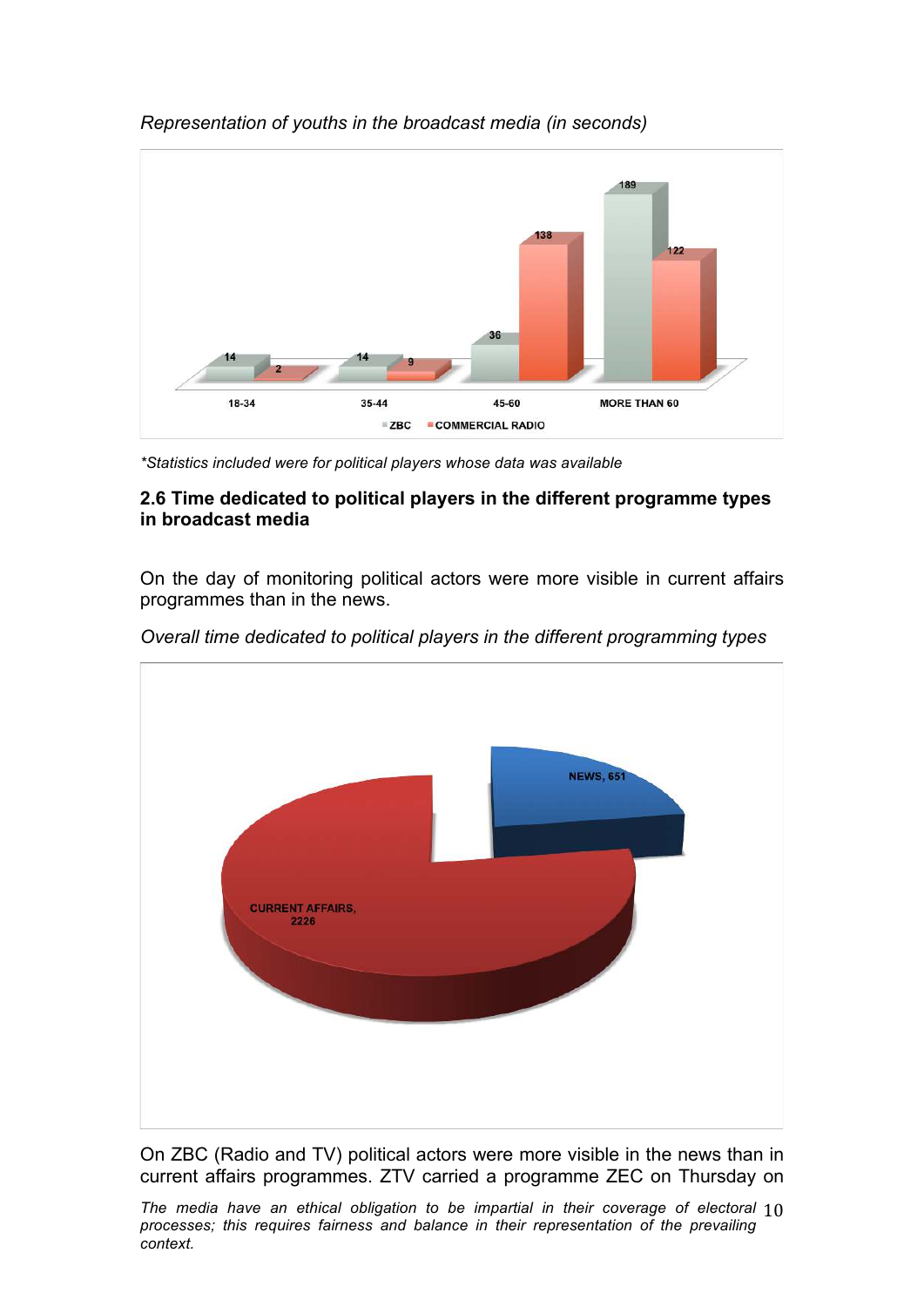which the MDC Alliance was mentioned briefly. Radio Zimbabwe also carried a voter education programme, which however did not feature any political actors.



*ZBC (radio and TV) programming types (in seconds)* 

Commercial radio gave more time to political actors in current affairs programmes than in the news. There were numerous mentions of political actors from ZANU PF, NPF and MDC Alliance on Star FM's Spotlight.



*Commercial radio programme types (in seconds)* 

The media have an ethical obligation to be impartial in their coverage of electoral 11 *processes; this requires fairness and balance in their representation of the prevailing context.*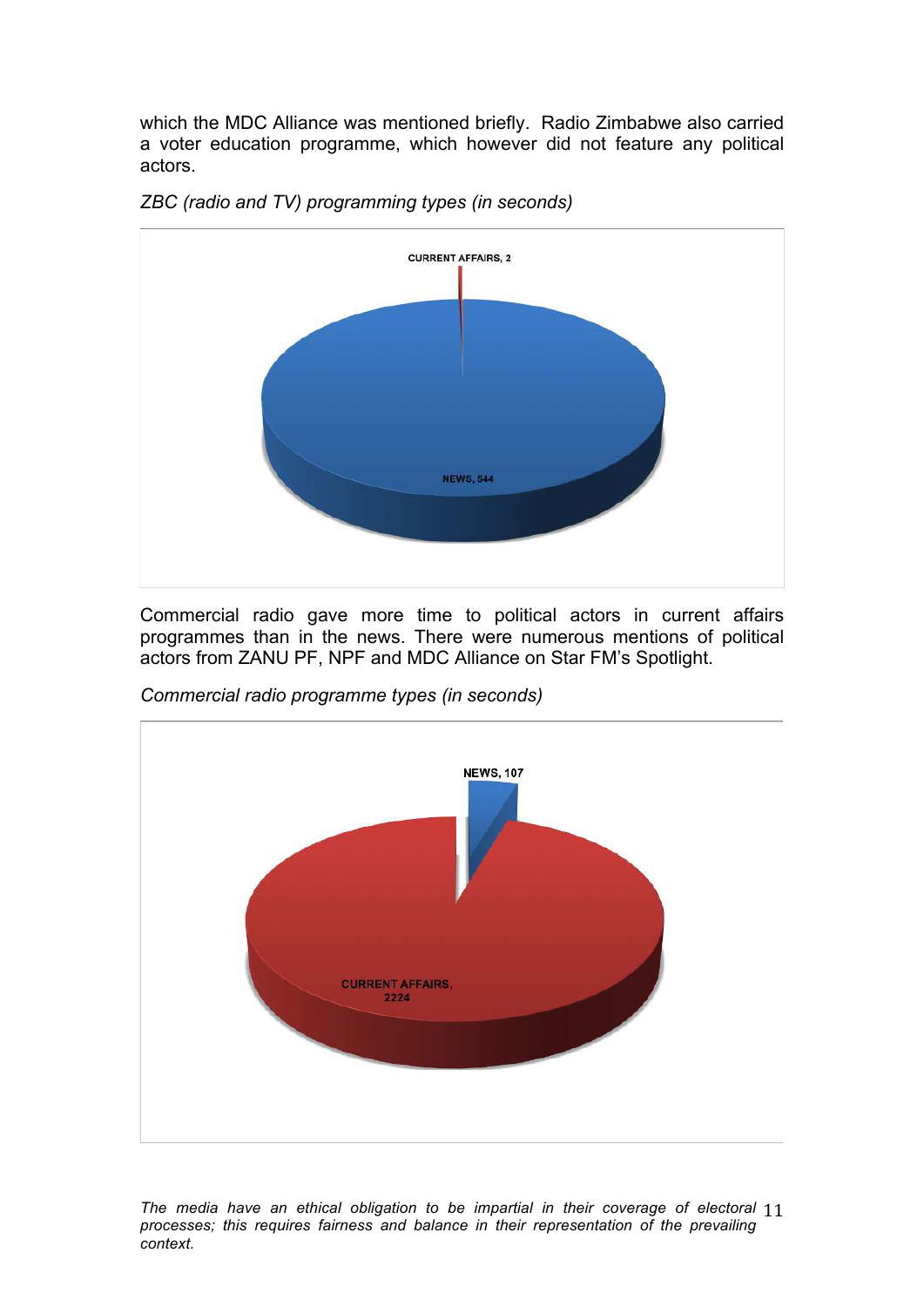### **3.0 Conclusion**

A day after the sitting of nomination courts there were numerous mentions of political actors from different political parties. It should however be noted that the majority of the coverage was in the form of mentions which did not give adequate information to the electorate about the candidates who will be contesting in the upcoming elections. More time and space was allocated to parties that receive media coverage regularly which left the readers with very little detail about the candidates they were hearing for the first time.

Now that the candidates who will be contesting in the upcoming elections are a bit clearer, it is important for the media to profile these candidates and give them more space or time to market themselves ahead of the July 30 elections.

It is imperative for ZEC to set up media monitoring mechanisms that enable them to keep track of the coverage being allocated to the listed candidates who will be taking part in the upcoming elections.